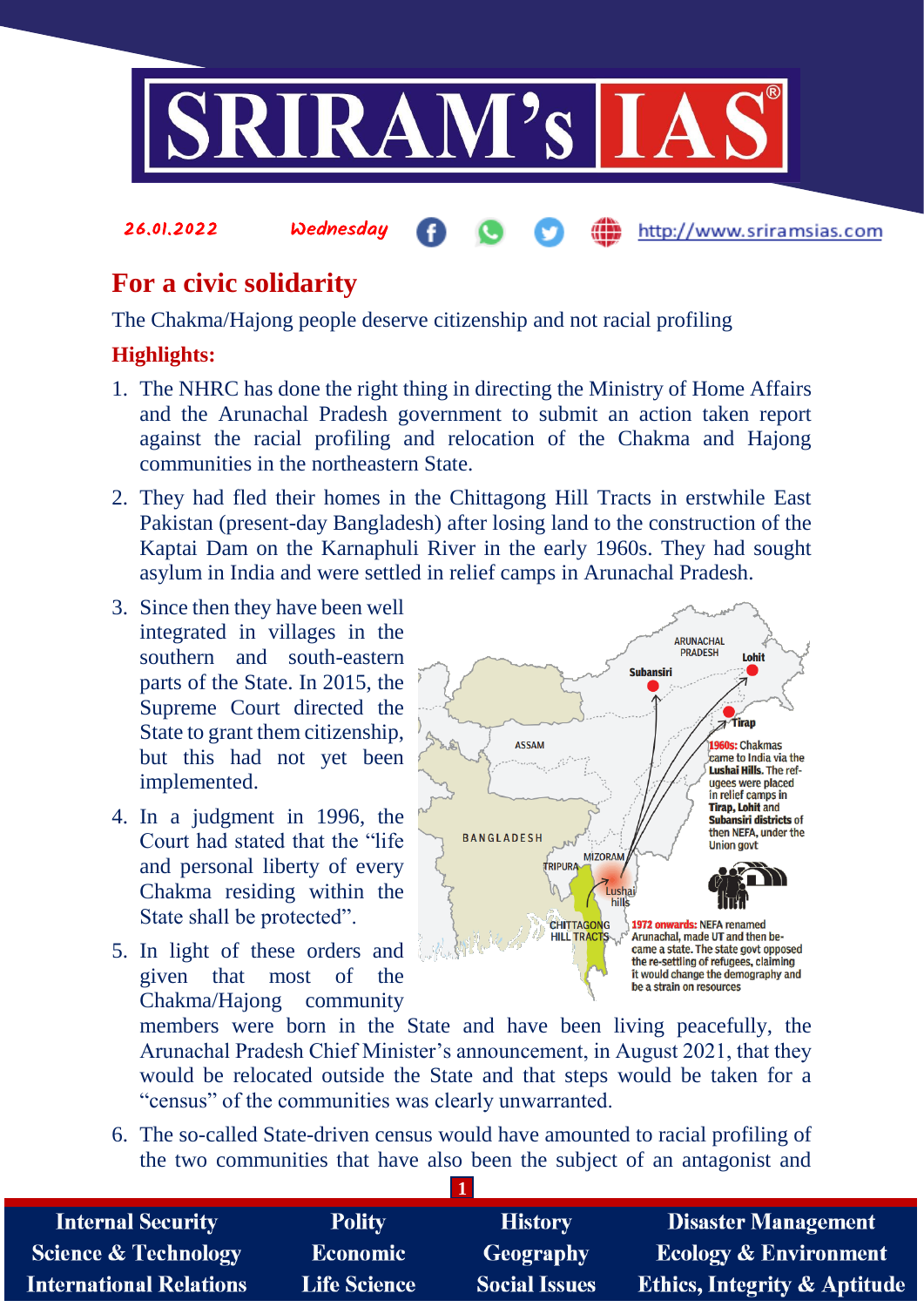

#### 26.01.2022 Wednesday

#### http://www.sriramsias.com

nativist campaign by organisations such as the All Arunachal Pradesh Students' Union.

#### **Integration of refugees:**

- 1. It is difficult, but not impossible, for any State government in the northeast to balance the interests of native tribal communities and those of legitimately settled refugees and their progeny.
- 2. Special rights guaranteed in the Indian Constitution in these States in order to protect the tribal people, their habitat and their livelihoods, have more than occasionally been misinterpreted as favouring tribal nativism with overblown demographic fears fanning hatred for communities such as

**Chakma and Hajong: A Brief History The Hajong** are a **The Chakma are a Hindu tribe who left Buddhist tribe who fled the** mainland East Pakistan **Chittagong Hill Tracts in** erstwhile East Pakistan (now due to religious persecution. Bangladesh) after being displaced and are settled in Mizoram. by a hydel power project Meghalaya and Assam The Chakma and Hajong entered India through presentday Mizoram and Tripura in 1964-69, and 14,888 were settled in NEFA. which is now Arunachal **Nearly 1.8 lakh Chakma** In 1996, in response to a writ live in Mizoram, Tripura. petition filed by the NHRC, SC **Assam, Meghalaya and** ruled that the Chakma and **Haiong cannot be evicted** West Bengal where they have ST status. These Chakma from Arunachal and their citizenship applications had been there long before should be processed the influx from Fast Pakistan Between 1999 and 2002, 4,637 of Chakma and Hajong refugees applied for citizenship, but have still not got it Some descendants of the refugees have got Chakma and government ID like passport **Haiong people** and voter card based on the fact were included on that they were born in India electoral rolls for the first time in 2004 In September 2015, the SC ruled The issue of citizenship conin favour of citizenship to cerns only refugees, of whom eligible Chakma and Hajong there are only around 6,000 refugees and said they should alive, and their kids born on or after July 1, 1987 not be discriminated against L **Rijiju later said the SC** Last week, Kiren Rijiju, MoS for order is not imple-Home and an MP from Arunachal mentable and that the said the Centre would grant citigovernment would zenship to the refugees, while approach the court for keeping in mind the rights of the order to be modified

the Chakma/Hajong in Arunachal Pradesh and Mizoram.

3. Unfortunately, political forces have also limited themselves to using ethnic fissures for power and sustenance. Uprooting communities that fled their

indigenous communities

| <b>Internal Security</b>        | <b>Polity</b>       | <b>History</b>       | <b>Disaster Management</b>              |
|---------------------------------|---------------------|----------------------|-----------------------------------------|
| <b>Science &amp; Technology</b> | <b>Economic</b>     | Geography            | <b>Ecology &amp; Environment</b>        |
| <b>International Relations</b>  | <b>Life Science</b> | <b>Social Issues</b> | <b>Ethics, Integrity &amp; Aptitude</b> |
|                                 |                     |                      |                                         |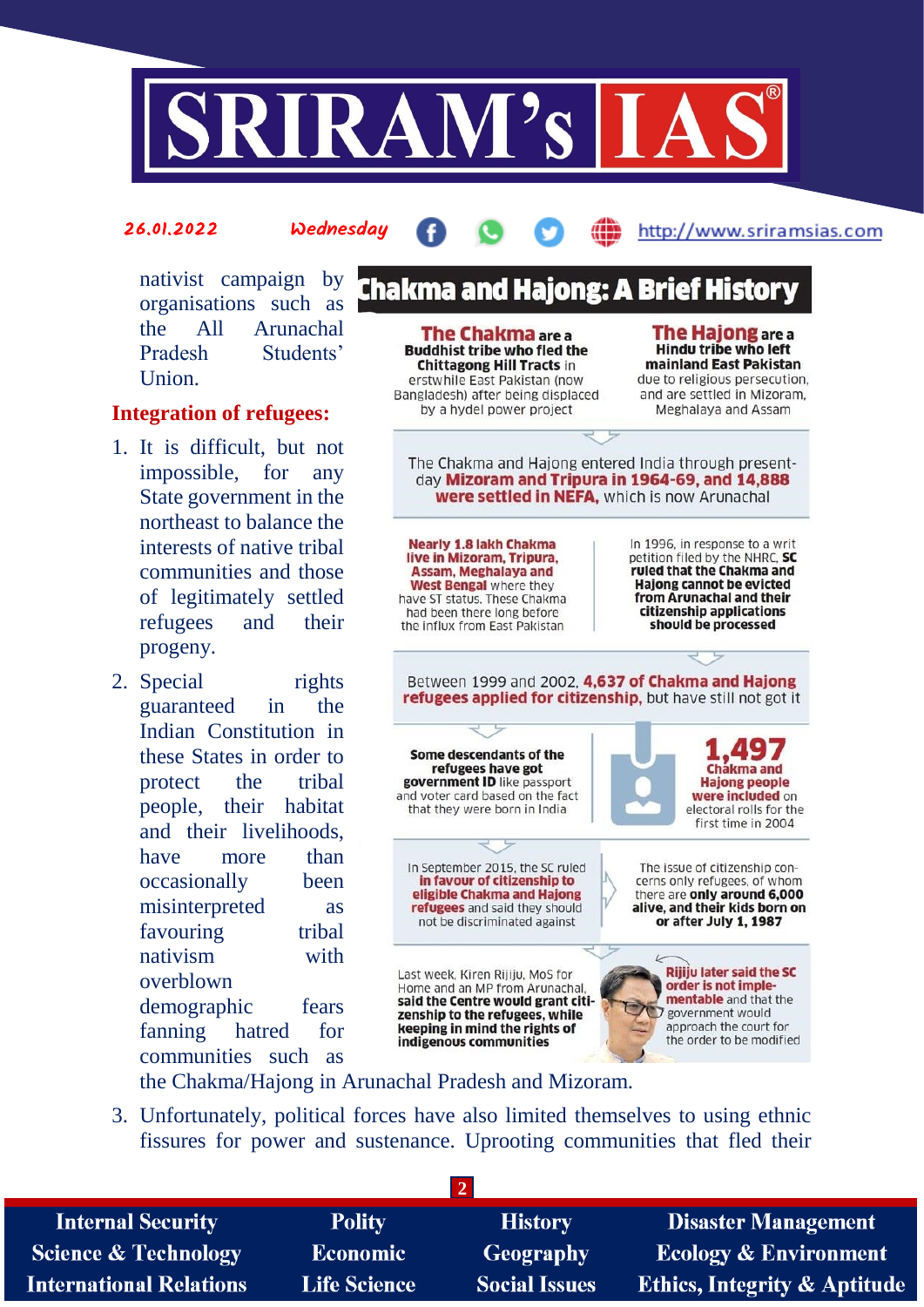

homelands under duress and have since been well settled in their adopted areas, contributing to the diversity of culture and the economy, would be a violation of their rights and repeating a historic wrong.

4. A dialogue between the State government, civil society and those of the Chakma/Hajong communities would go a long way in addressing concerns in implementing the Court judgment of 2015, rather than the course currently adopted by Itanagar. Implementing the NHRC directive should be a step in the process to reverse that course.

# **Towards low emissions growth**

For climate and development's sake, India needs to bring back industrial policy, only differently this time.

#### **The defining challenges of this century**

- 1. Climate change is one of the defining challenges of this century. Without a global effort to rapidly reduce greenhouse gas emissions, average global temperatures are likely to exceed 2°C even with current policies in place.
- 2. While many developing countries made net-zero pledges at COP26, they face enormous challenges in their attempts to grow in a climate-constrained world.
- 3. In India, there is high youth unemployment and a hunger for substantial investments in hard infrastructure to industrialise and urbanise.
- 4. Unlike the energy-intensive growth trajectories of the industrialised world, India's economic growth in the last three decades, led by growth in the services sector, has come at a significantly lower emissions footprint.
- 5. But in the coming decades, India will have to move to an investment-led and manufacturing-intensive growth model. India needs to do this with a low emissions footprint.

## **A green industrialisation strategy**

1. While Prime Minister Narendra Modi's announcement that India will strive to reach net-zero emissions by 2070 is commendable, it is essential to follow through with short-, medium- and long-term guiding strategies to ensure that India can maximize developmental gains in this transition.

| <b>Internal Security</b>        | <b>Polity</b>       | <b>History</b>       | <b>Disaster Management</b>              |
|---------------------------------|---------------------|----------------------|-----------------------------------------|
| <b>Science &amp; Technology</b> | <b>Economic</b>     | Geography            | <b>Ecology &amp; Environment</b>        |
| <b>International Relations</b>  | <b>Life Science</b> | <b>Social Issues</b> | <b>Ethics, Integrity &amp; Aptitude</b> |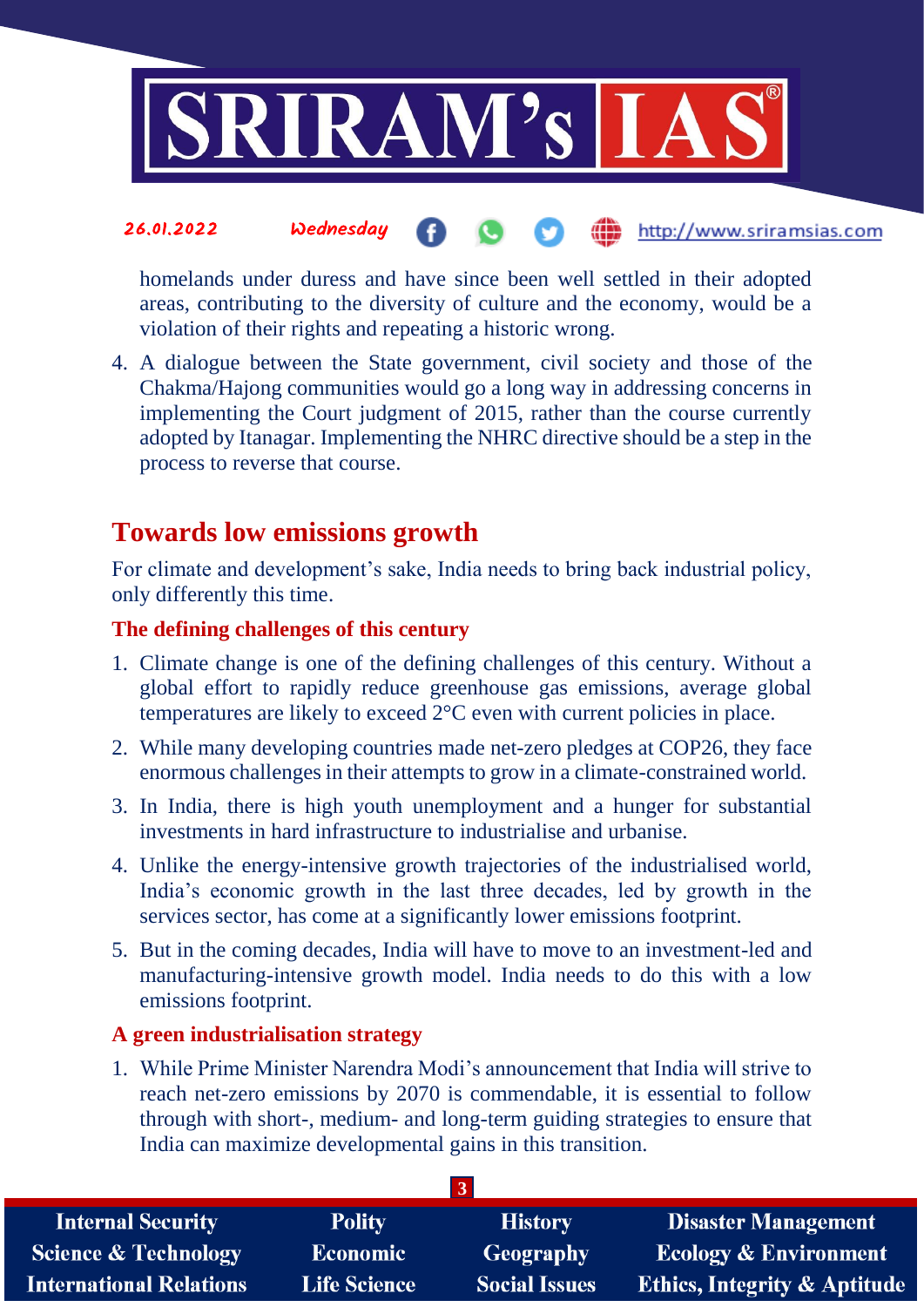

#### the http://www.sriramsias.com 26.01.2022 Wednesday

- 2. What India needs is a green industrialisation strategy that combines laws, policy instruments, and implementing institutions to steer its decentralised economic activities to become climate-friendly and resilient.
- 3. A market-steering approach rather than a hands-off approach would encourage private sector investments in technologies needed to industrialise under climate constraints.
- 4. While India has provided a high level of policy support to deploy renewable energy, its industrial policy efforts to increase the domestic manufacturing of renewable energy technology components have been affected by policy incoherence, poor management of economic rents, and contradictory policy objectives.
- 5. Academic research provides evidence that policies to develop local innovation capabilities alongside linking with global production networks create the most job opportunities.

## **Across the world: Global examples of techno-industrial policy strategies**

- 1. China's techno-industrial policy strategy to strategically align RD&D, manufacturing, and deployment of solar and wind technologies paid off not only in its global competitiveness to produce clean energy technologies but also in creating more domestic job opportunities than India's approach to prioritising only deployment.
- 2. China has created more jobs in manufacturing solar and wind components for exports than domestic deployment. India could have retained some of those jobs if it were strategic in promoting these technologies.
- 3. Besides China, Korea's green growth strategy and the U.S.'s Endless Frontier Act, passed in the Senate in 2021 to make significant RD&D investments in emerging future technologies, are examples of techno-industrial policy strategies.

#### **A decarbonized economy:**

1. Recent decarbonisation modelling studies point to a significant role for battery, green hydrogen, carbon capture and storage technologies to decarbonise India's transport and industry sectors.

| $\overline{a}$                  |                     |                      |                                         |
|---------------------------------|---------------------|----------------------|-----------------------------------------|
| <b>Internal Security</b>        | <b>Polity</b>       | <b>History</b>       | <b>Disaster Management</b>              |
| <b>Science &amp; Technology</b> | <b>Economic</b>     | <b>Geography</b>     | <b>Ecology &amp; Environment</b>        |
| <b>International Relations</b>  | <b>Life Science</b> | <b>Social Issues</b> | <b>Ethics, Integrity &amp; Aptitude</b> |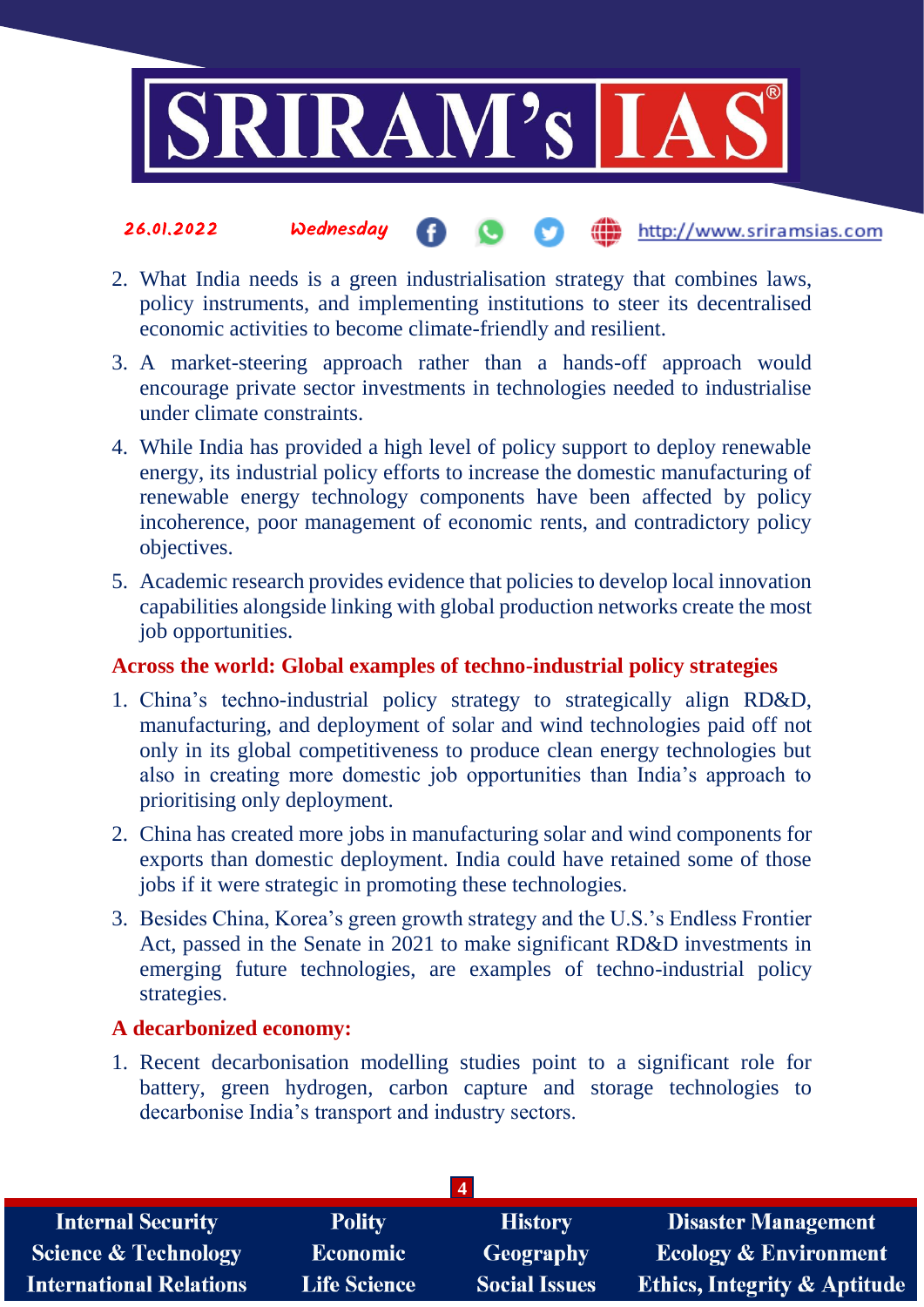

#### 26.01.2022 Wednesday the http://www.sriramsias.com

- 2. While India may have lost the bus in terms of catching up on solar PV innovations, technologies needed to decarbonise the transport and industry sectors provide a significant opportunity.
- 3. However, India's R&D investments in these emerging green technologies are non-existent. The production-linked incentives (PLIs) under 'Aatmanirbhar Bharat' are a step in the right direction for localising clean energy manufacturing activities.
- 4. Nevertheless, they still do not address Aatmanirbhar's economic goal to move from incremental changes to quantum jumps in economic activities. Aligning existing RD&D investments with the technologies needed for green industrialisation is crucial for realising quantum jumps.
- 5. Besides, India also needs to nurture private entrepreneurship and experimentation in clean energy technologies.
- 6. An industrial policy approach is necessary for gaining development cobenefits from the structural transition that climate change demands.

#### **The way forward**

- 1. India's energy transition should be development-focused and aim to extract economic and employment rents from decarbonisation. The government should neither succumb to international pressure to decarbonise soon nor should it postpone its investment in decarbonisation technologies.
- 2. Instead, India should set its pace based on its ability to capitalise on the opportunities to create wealth through green industrialisation.
- 3. India should follow a path where it can negotiate carbon space to grow, buying time for the hard-to-abate sectors; push against counterproductive WTO trade litigations on decarbonisation technologies; all while making R&D investments in those technologies.

| <b>Internal Security</b>        | <b>Polity</b>       | <b>History</b>       | Disaster Management                     |
|---------------------------------|---------------------|----------------------|-----------------------------------------|
| <b>Science &amp; Technology</b> | <b>Economic</b>     | Geography            | <b>Ecology &amp; Environment</b>        |
| <b>International Relations</b>  | <b>Life Science</b> | <b>Social Issues</b> | <b>Ethics, Integrity &amp; Aptitude</b> |